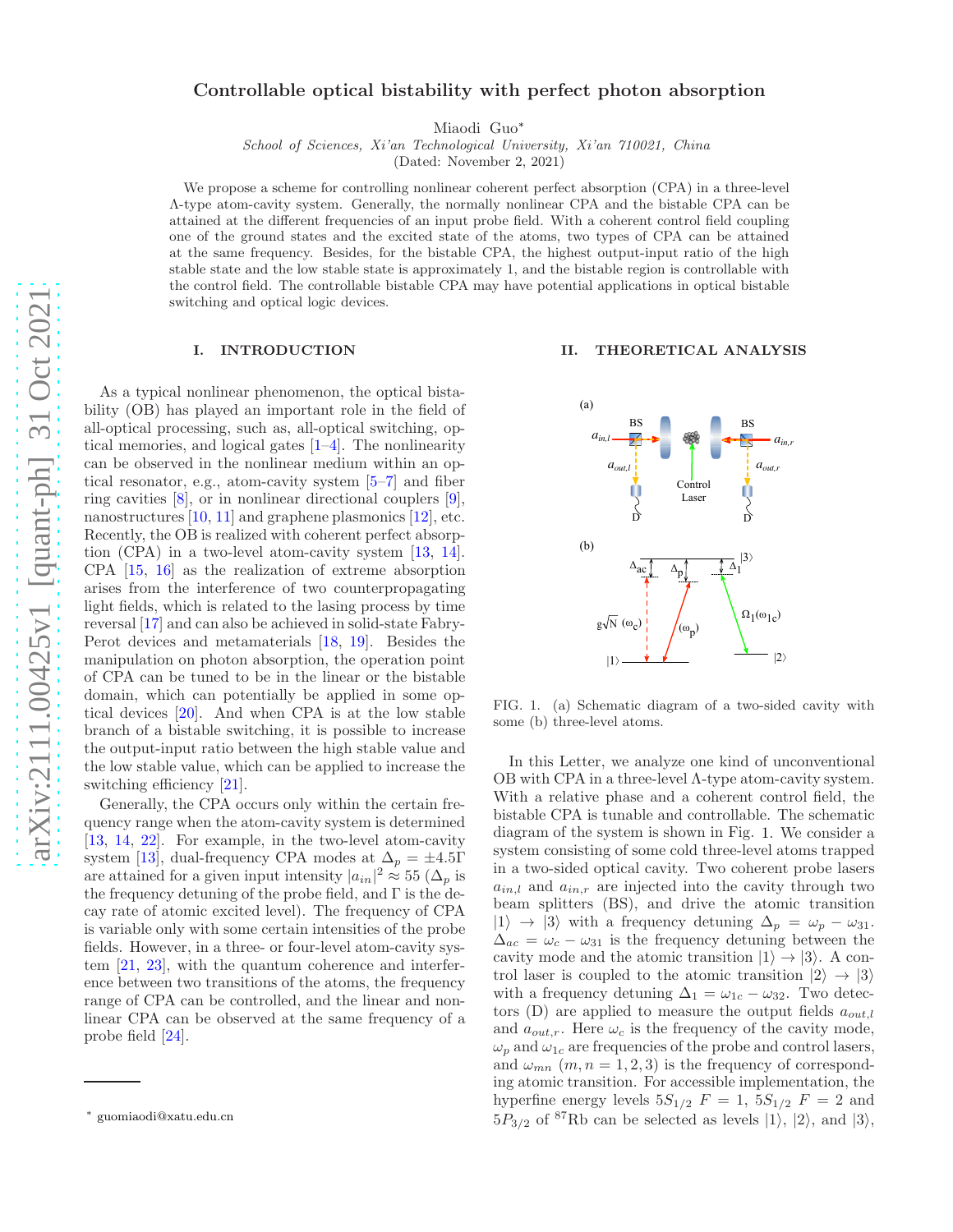respectively.

The Hamiltonian of the system is [\[21](#page-4-2)],

$$
H = -\hbar \sum_{j=1}^{N} [(\Delta_p - \Delta_1)\sigma_{22}^j + \Delta_p \sigma_{33}^j] - \hbar (\Delta_p - \Delta_{ac})a^{\dagger} a
$$

$$
-\hbar \sum_{j=1}^{N} (g a \sigma_{31}^j + \Omega_1 \sigma_{32}^j) + H.C.
$$
 $(1)$ 

where  $\hbar$  is the reduced Planck constant, N is the number of the atoms inside the cavity,  $\sigma_{mn}^j = |m\rangle\langle n|$  $(m, n = 1, 2, 3)$  is the atomic operator,  $a^{\dagger}(a)$  is the creation (annihilation) operator of cavity photons,  $g =$  $\mu_{13}\sqrt{\omega_c/(2\hbar\varepsilon_0V)}$  is the cavity-QED coupling coefficient  $(\varepsilon_0$  is the free space permittivity and V is the cavity mode volume),  $\Omega_1 = \mu_{23} E/\hbar$  is the Rabi frequency of the control laser (E is the field amplitude and  $\mu_{mn}$  is the matrix element of the electric dipole moment), and H.C. denotes the Hermitian conjugate.

In semiclassical approximation, we treat the expectation values of field operators as the corresponding fields, e.g.,  $\langle a \rangle = \alpha$  and  $\langle a^{\dagger} \rangle = \alpha^*$  [\[5\]](#page-3-1). According to the following differential equations [\[25\]](#page-4-6),

$$
\dot{\rho} = \frac{1}{i\hbar} [H, \rho] - \frac{1}{2} \{ \gamma, \rho \},
$$
  
\n
$$
\dot{a} = \frac{1}{i\hbar} [a, H] - \frac{(\kappa_l + \kappa_r)}{2} a + \sqrt{\frac{\kappa_l}{\tau}} a_{in,l} + \sqrt{\frac{\kappa_r}{\tau}} a_{in,r},
$$
\n(2)

we have,

$$
\rho_{11} = \frac{\Gamma}{2}\rho_{33} + ig(a^{\dagger}\rho_{13} - a\rho_{31}), \n\rho_{12} = [i(\Delta_p - \Delta_1) - \gamma_{12}]\rho_{12} - iga\rho_{32} + i\Omega_1\rho_{13}, \n\rho_{13} = (i\Delta_p - \frac{\Gamma}{2})\rho_{13} + iga(\rho_{11} - \rho_{33}) + i\Omega_1\rho_{12}, \n\rho_{22} = \frac{\Gamma}{2}\rho_{33} + i\Omega_1(\rho_{23} - \rho_{32}), \n\rho_{23} = (i\Delta_1 - \frac{\Gamma}{2})\rho_{23} + iga\rho_{21} + i\Omega_1(\rho_{22} - \rho_{33}), \n\rho_{33} = -\Gamma\rho_{33} + ig(a\rho_{31} - a^{\dagger}\rho_{13}) + i\Omega_1(\rho_{32} - \rho_{23}), \n\dot{a} = i(\Delta_p - \Delta_{ac})a + igN\rho_{13} - \frac{(\kappa_l + \kappa_r)}{2}a + \sqrt{\frac{\kappa_l}{\tau}}a_{in,l} + \sqrt{\frac{\kappa_r}{\tau}}a_{in,r},
$$
\n(11)

where  $\langle n|\gamma|m\rangle = \Gamma_n \delta_{nm}$ , Γ is the decay rate of atomic level  $|3\rangle$ ,  $\gamma_{12}$  is the decoherence rate between atomic levels  $|1\rangle$  and  $|2\rangle$ ,  $\kappa_l$  ( $\kappa_r$ ) is the field decay rate from left (right) cavity mirror, and  $\tau$  is the photon round trip time inside the cavity.

We consider a symmetric cavity with  $\kappa_l = \kappa_r = \kappa$ , and assume the control laser is resonant with the atomic transition  $|2\rangle \rightarrow |3\rangle$ , i.e.,  $\Delta_1 = 0$ , the intracavity field  $\alpha$ under steady state can be written as,

<span id="page-1-0"></span>
$$
\alpha = \frac{\sqrt{\kappa/\tau} \left( \alpha_{in,l} + \alpha_{in,r} \right)}{X - \frac{2\Omega_1^2 g \alpha \left[ 2g^2 |\alpha|^2 (A - 2\gamma_{12}\Delta_p) + A \left( \Gamma \gamma_{12} + i\Gamma \Delta_p + 2i\gamma_{12}\Delta_p - 2\Delta_p^2 + 2\Omega_1^2 \right) \right]}{\Gamma \Omega_1^2 \left\{ B + 4 \left[ \gamma_{12}^2 \Delta_p^2 + \left( \Delta_p^2 - \Omega_1^2 \right)^2 \right] \right\} + g^2 |\alpha|^2 \left[ C + 8\gamma_{12}\Omega_1^2 \left( \Delta_p^2 + 6\Omega_1^2 \right) \right]}}\tag{4}
$$

where  $X = \kappa - i(\Delta_p - \Delta_{ac}), A = \Gamma(\Delta_p + i\gamma_{12}), B =$  $\Gamma^2(\gamma_{12}^2 + \Delta_p^2) + 4\Gamma\gamma_{12}\Omega_1^2$ , and  $C = \Gamma^3(\gamma_{12}^2 + \Delta_p^2) +$  $8\Gamma^2\gamma_{12}\Omega_1^2+4\Gamma\Omega_1^2(6\gamma_{12}^2+4\Delta_p^2+3\Omega_1^2)$ . Although the higher order items of  $\alpha$  are neglected, it is clear that Eq. [\(4\)](#page-1-0) is a cubic equation of  $\alpha$ . Therefore, the output fields are nonlinearly dependent on the input probe fields, and can be attained according to the following input-output

relations [\[13](#page-3-8), [26](#page-4-7)],

$$
\langle a_{out,l} \rangle = \sqrt{\kappa_l \tau} \langle a \rangle - \langle a_{in,l} \rangle, \langle a_{out,r} \rangle = \sqrt{\kappa_r \tau} \langle a \rangle - \langle a_{in,r} \rangle.
$$
\n(5)

We assume  $a_{in,l} = |a_{in}|e^{i\varphi}$  and  $a_{in,r} = |a_{in}|$ , the system can be acted as a perfect absorber when  $\langle a_{out,l} \rangle =$  $\langle a_{out,r} \rangle = 0$ , i.e.,  $a_{in,l} = a_{in,r}$  and  $\varphi = 2n\pi$ ,.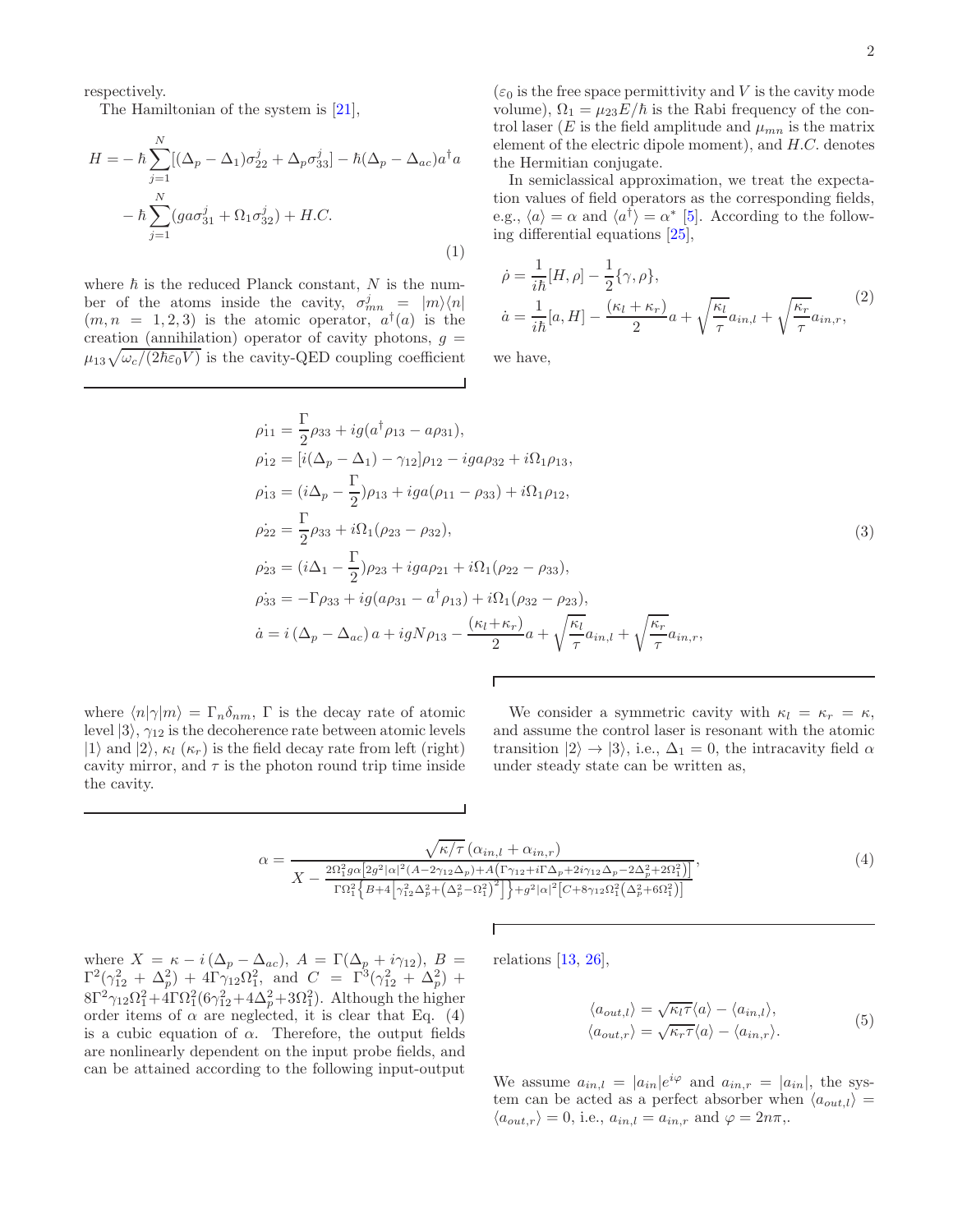

<span id="page-2-0"></span>FIG. 2. Output intensity versus input intensity for (a)  $\Delta_p =$ 6.5Γ,  $\Delta_{ac} = -5.5\Gamma$ , and (b)  $\Delta_p = 6\Gamma$ ,  $\Delta_{ac} = -4.5\Gamma$  with  $\varphi = 0$  (dashed blue line),  $\varphi = \pi/2$  (dot-dashed red line for the right output and solid green line for the left output ), and  $\varphi = \pi$  (dotted black line). The parameters are  $\kappa = \Omega_1 = \Gamma$ ,  $g\sqrt{N} = 10\Gamma, \tau = 0.01/\Gamma, \text{ and } \gamma_{12} = 0.001\Gamma.$ 

When  $\varphi = 0$ , two output fields are identical and CPA occurs with certain input intensity. It is calculated that the frequency range of CPA under these conditions [\[24](#page-4-5)] is  $\Delta_p = -7.1\Gamma \sim 7.1\Gamma$ , when  $\Delta_p$  is close to the threshold value, linear CPA can be attained with weak input intensity [\[13,](#page-3-8) [24\]](#page-4-5). When  $|\Delta_p|$  decreases from the threshold value, e.g.,  $\Delta_p = 6.5\Gamma$  and  $\Delta_p = 6\Gamma$ , nonlinear CPA can be observed as shown by the dashed blue curves in Fig. [2.](#page-2-0) When  $\Delta_p = 6.5\Gamma$ , the cavity field  $|\alpha|^2$  has one real-value solution in Eq. [\(4\)](#page-1-0), and the system is driven into a normally nonlinear CPA regime as shown in Fig. [2\(](#page-2-0)a). When  $\Delta_p = 6\Gamma$ , the cavity field  $|\alpha|^2$  has three realvalue solutions, and the system is driven into the unconventional bistable CPA regime as shown in Fig. [2\(](#page-2-0)b). Changing the relative phase, e.g.  $\varphi = \pi/2$ , two output fields are generally different and the system is out of the bistable CPA domain as shown by the solid green and dot-dashed red curves in Fig. [2.](#page-2-0) However, more complicated bistable curves are presented with the strong input intensity as shown in Fig. [2\(](#page-2-0)b). When  $\varphi = \pi$ , two input probe fields interfere destructively and no light can be coupled to the cavity, which causes  $I_{out,l} = I_{out,r} = I_{in}$ . Therefore,  $I_{out}$  is linearly dependent on  $I_{in}$  and coherent perfect reflection (CPR) is attained under the condition as shown by the dotted black lines in Fig. [2.](#page-2-0) By relative phase  $\varphi$ , the state transfer from CPA to CPR can be realized, which has the potential application in the



<span id="page-2-1"></span>FIG. 3. Output intensity (a) (c) and output-input ratio (b) versus input intensity with  $\Omega = 0.5\Gamma$  (dot-dashed red line),  $\Omega = \Gamma$  (solid green line), and  $\Omega = 1.5\Gamma$  (dashed blue line). The other parameters are the same with those in Fig. [2.](#page-2-0)

When  $\Omega_1 = 0$ , the scheme can be acted as a twolevel CPA system [\[13](#page-3-8)], where the CPA can be realized at some specific frequencies which are not tunable. However, when  $\Omega_1 \neq 0$ , the coupling between the atomic levels  $|2\rangle$  and  $|3\rangle$  forms a destructive quantum interference between two absorption channels of the transition  $|1\rangle \rightarrow |3\rangle$ . And this will induce an interference control on CPA condition. Therefore, the frequency of CPA is tunable, and the transfer between the coherent non-prefect absorption and the CPA at a certain frequency can be realized [\[24](#page-4-5)] in the three-level CPA system. And the relevant results have been presented in reference [\[24\]](#page-4-5).

In a two-level nonlinear CPA system, the bistable CPA can be observed under certain frequencies [\[13,](#page-3-8) [14\]](#page-3-9). However, the frequencies can be tunable in the three-level nonlinear CPA system, where the susceptibility is nonlinearly dependent on  $\Omega_1$  and strengthening the control laser will improve the nonlinear items of media susceptibility. For example, when  $\Omega_1 = 0.5\Gamma$  and  $\Omega_1 = \Gamma$ , the monostable CPA appears at  $\Delta_p = 6.5\Gamma$  as shown by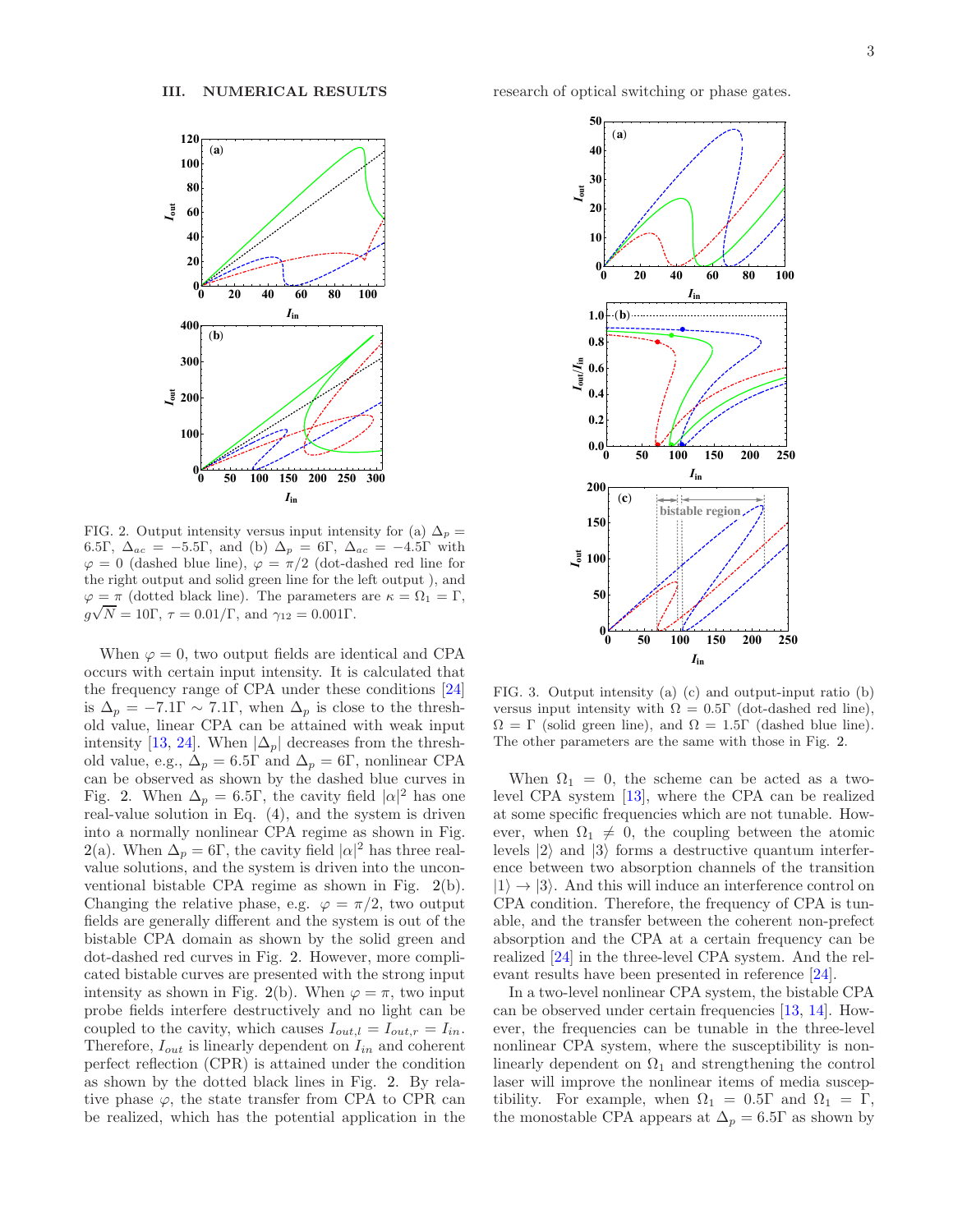the dot-dashed red and solid green curves in Fig. [3\(](#page-2-1)a). Increasing  $\Omega_1$  as  $\Omega_1 = 1.5\Gamma$ , the bistable CPA can be observed at the frequency as shown by the dashed blue curve. Besides, in the bistable domain, the high stable state at the critical point with CPA is close to the CPR when  $\Omega_1$  is increased. For example, when  $\Delta_p = 6\Gamma$ , the output-input ratios for the high stable values are 0.79, 0.85, 0.89 corresponding to the low stable values of CPA when  $\Omega_1 = 0.5\Gamma$ ,  $\Omega_1 = \Gamma$ ,  $\Omega_1 = 1.5\Gamma$ , respectively, as shown by the red, green and blue points in Fig. [3\(](#page-2-1)b), where the CPR is represented by the dotted black line. When  $\Omega_1 = 4\Gamma$ , it is calculated that the ratio of the high stable value is 0.98, which means an optical-bistability switching can be realized with the CPA state as a low stable state and the near-CPR state as a high stable state. And because of the unconventional bistable property, the bistable switching can be realized under a weak probe field. In addition, when  $\Delta_p$  decreases from the threshold value, e.g.  $\Delta_p = 6\Gamma$ , the bistable region becomes wider with the increase of the intensity of the control field. For example, when  $\Omega_1 = 0.5\Gamma$ , the bistable domain is observed when the intensity of the input field is approximately from  $I_{in} = 70$  to  $I_{in} = 95$  as shown by the dot-dashed red curve in Fig. [3\(](#page-2-1)c). Increasing  $\Omega_1$  as  $\Omega_1 = 1.5\Gamma$ , the bistable domain appears with  $I_{in} \approx 105 \sim I_{in} \approx 220$  as shown by the dashed blue curve. With the coherent control field, the tunable and

controllable bistable CPA is achieved.

## IV. CONCLUSION

In conclusion, we have analyzed the controllable bistable CPA in a three-level atom-cavity system. With the relative phase of two input probe beams, the output intensity is manipulated in the linear regime or the bistable regime. The CPR and the nonlinear CPA are attained when the relative phase is  $\varphi = (2n + 1)\pi$  and  $\varphi = 2n\pi$ , respectively. When  $\varphi$  is at other values, more complicated nonlinear pattern of the output intensity is attained. With a coherent control field, the bistable CPA is tunable and the bistable region is controllable. In addition, the output-input ratio of the high stable state and the low stable state (CPA) is up to 1, which means the high stable state is close to the CPR. And this may have potential applications in logical elements of optical communication and calculation.

#### ACKNOWLEDGMENTS

This work is supported by the Natural Science Foundation of Shaanxi Provincial Department of Education (Grant No. 20JK0682).

- [1] C. Argyropoulos, P. Y. Chen, F. Monticone, G. D'Aguanno, and A. Alù, Nonlinear plasmonic cloaks to realize giant all-optical scattering switching, [Phys. Rev. Lett.](https://doi.org/10.1103/PhysRevLett.108.263905) 108, 263905 (2012).
- [2] J. Sheng, J. Wang, and M. Xiao, Synchronous control of dual-channel all-optical multistate switching, Opt. Lett. 38[, 5369 \(2013\).](https://doi.org/10.1364/OL.38.005369)
- [3] K. Nozaki, A. Shinya, S. Matsuo, Y. Suzaki, T. Segawa, T. Sato, Y. Kawaguchi, R. Takahashi, and M. Notomi, Ultralow-power all-optical RAM based on nanocavities, [Nat. Photonics](https://doi.org/10.1038/nphoton.2012.2) 6, 248 (2012).
- <span id="page-3-0"></span>[4] L. D. Bino, N. Moroney, and P. Del'Haye, Optical memories and switching dynamics of counterpropagating light states in microresonators, Opt. Express 29[, 2193 \(2021\).](https://doi.org/10.1364/OE.417951)
- <span id="page-3-1"></span>[5] R. Sawant and S. A. Rangwala, Optical-bistabilityenabled control of resonant light transmission for an atom-cavity system, Phys. Rev. A 93[, 023806 \(2016\).](https://doi.org/10.1103/PhysRevA.93.023806)
- [6] B. Megyeri, G. Harvie, A. Lampis, and J. Goldwin, Directional Bistability and Nonreciprocal Lasing with Cold Atoms in a Ring Cavity, [Phys. Rev. Lett.](https://doi.org/10.1103/PhysRevLett.121.163603) 121, 163603 (2018).
- <span id="page-3-2"></span>[7] A. H. Abdelaziz and A. K. Sarma, Effective control and switching of optical multistability in a three-level V-type atomic system, Phys. Rev. A 102[, 043719 \(2020\).](https://doi.org/10.1103/PhysRevA.102.043719)
- <span id="page-3-3"></span>[8] S. Li, Q. Ge, Z. Wang, J. C. Martín, and B. Yu, Optical bistability via an external control field in all-fiber ring cavity, Sci. Reports 7[, 8992 \(2017\).](https://doi.org/10.1038/s41598-017-09570-x)
- <span id="page-3-4"></span>[9] A. K. Shafeeque Ali, K. Nithyanandan, K. Porsezian, and P. T. Dinda, Optical bistability and switching in oppositely directed coupler,

[IEEE J. Quantum Electron.](https://doi.org/10.1109/JQE.2016.2616130) 52, 1 (2016).

- <span id="page-3-5"></span>[10] K. Nozaki, A. Lacraz, A. Shinya, S.Matsuo, T. Sato, K. Takeda, E. Kuramochi, and M. Notomi, All-optical switching for 10-gb/s packet data by using an ultralowpower optical bistability of photonic-crystal nanocavities, Opt. Express 23[, 30379 \(2015\).](https://doi.org/10.1364/OE.23.030379)
- <span id="page-3-6"></span>[11] X. C. Jiang, Y. W. Zhou, D. L. Gao, Y. Huang, and L. Gao, Realizing optical bistability and tristability in plasmonic coated nanoparticles with radial-anisotropy and Kerr-nonlinearity, Opt. Express 28[, 17384 \(2020\).](https://doi.org/10.1364/oe.394605)
- <span id="page-3-7"></span>[12] X. Li, Y. Tan, L. Yin, Y. Huo, L. Zhao, Q. Yue, and T. Ning, Bistability of optical harmonic generation in monolayer graphene plasmonics, Opt. Lett. 46[, 1029 \(2021\).](https://doi.org/10.1364/OL.416543)
- <span id="page-3-8"></span>[13] G. S. Agarwal, K. Di, L. Wang, and Y. Zhu, Perfect photon absorption in the nonlinear regime of cavity quantum electrodynamics, Phys. Rev. A 93[, 063805 \(2016\).](https://doi.org/10.1103/PhysRevA.93.063805)
- <span id="page-3-9"></span>[14] W. Xiong, J. Chen, B. Fang, C. H. Lam, and J. Q. You, Coherent perfect absorption in a weakly coupled atomcavity system, Phys. Rev. A 101[, 063822 \(2020\).](https://doi.org/10.1103/PhysRevA.101.063822)
- <span id="page-3-10"></span>[15] S. Zhang, C. Liu, S. Zhou, C. S. Chuu, M. M. Loy, and S. Du, Coherent control of single-photon absorption and reemission in a two-level atomic ensemble, [Phys. Rev. Lett.](https://doi.org/10.1103/PhysRevLett.109.263601) 109, 263601 (2012).
- <span id="page-3-11"></span>[16] J. Jeffers, Nonlocal Coherent Perfect Absorption, [Phys. Rev. Lett.](https://doi.org/10.1103/PhysRevLett.123.143602) 123, 143602 (2019).
- <span id="page-3-12"></span>[17] W. Wan, Y. Chong, L. Ge, H. Noh, A. D. Stone, and H. Cao, Time-Reversed Lasing and Interferometric Control of Absorption, Science 331[, 889 \(2011\).](https://doi.org/10.1126/science.1200735)
- <span id="page-3-13"></span>[18] J. Horng, E. W. Martin, Y. H. Chou, E. Courtade, T. C. Chang, C. Y. Hsu, M. H. Wentzel, H. G.